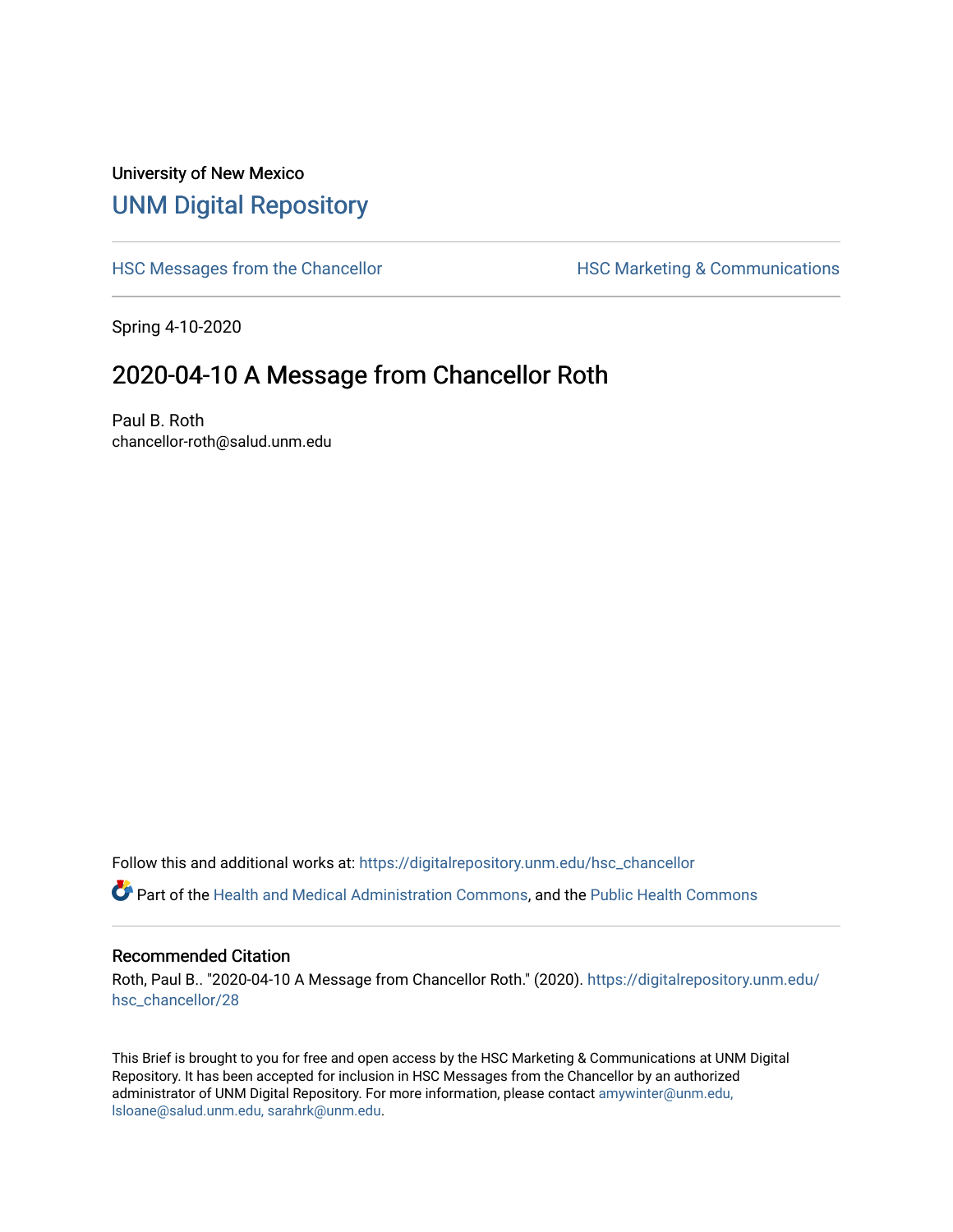

[View this email in your browser](https://mailchi.mp/225df13020a7/message-from-the-chancellor-coronavirus-4380124?e=b4bbfca2c0)

## **A Message from Chancellor Roth**

Dear Colleagues:

As of this morning, 1,091 New Mexicans have tested positive for the novel coronavirus and 19 patients have died. More than 27,000 tests have been administered. Please visit the New Mexico Department of [Health website](https://unm.us19.list-manage.com/track/click?u=59ce53c1a4dedb490bac78648&id=343c528ad7&e=b4bbfca2c0) for the latest updates.

In her news conference yesterday, Gov. Michelle Lujan Grisham addressed the impact the COVID-19 outbreak is having on New Mexico's economy. The drastic slowdown in economic activity, coupled with public health orders to close businesses and keep people close to home, have had a serious impact on the state's revenues.

Gross receipts taxes have dropped sharply, state income tax revenues are expected to decline due to rising unemployment, and tax revenues from oil and gas extraction have ebbed as global energy prices continue to slide.

The governor indicated she is starting work on an economic recovery plan for the state that may allow some businesses to reopen, and she has previously mentioned the need for a special legislative session to revise the budget that was approved in February before the impact of COVID-19 was being felt in New Mexico.

At the same time, our net margins for the UNM Health System have been affected by the steps we are taking to prepare for a potential surge in COVID-19 patients, such as canceling elective surgical procedures. We expect these losses will be offset to some extent by emergency federal funding that will flow to the Health Sciences Center and the University due to the stimulus packages that have already been approved (and others still under consideration).

We are still building our budgets to show an employee compensation increase for FY 21, but we will all need to prepare for the likelihood that any type of compensation increase for next year will depend on the net impact of this crisis on the finances of the Health Sciences Center and the University as a whole.